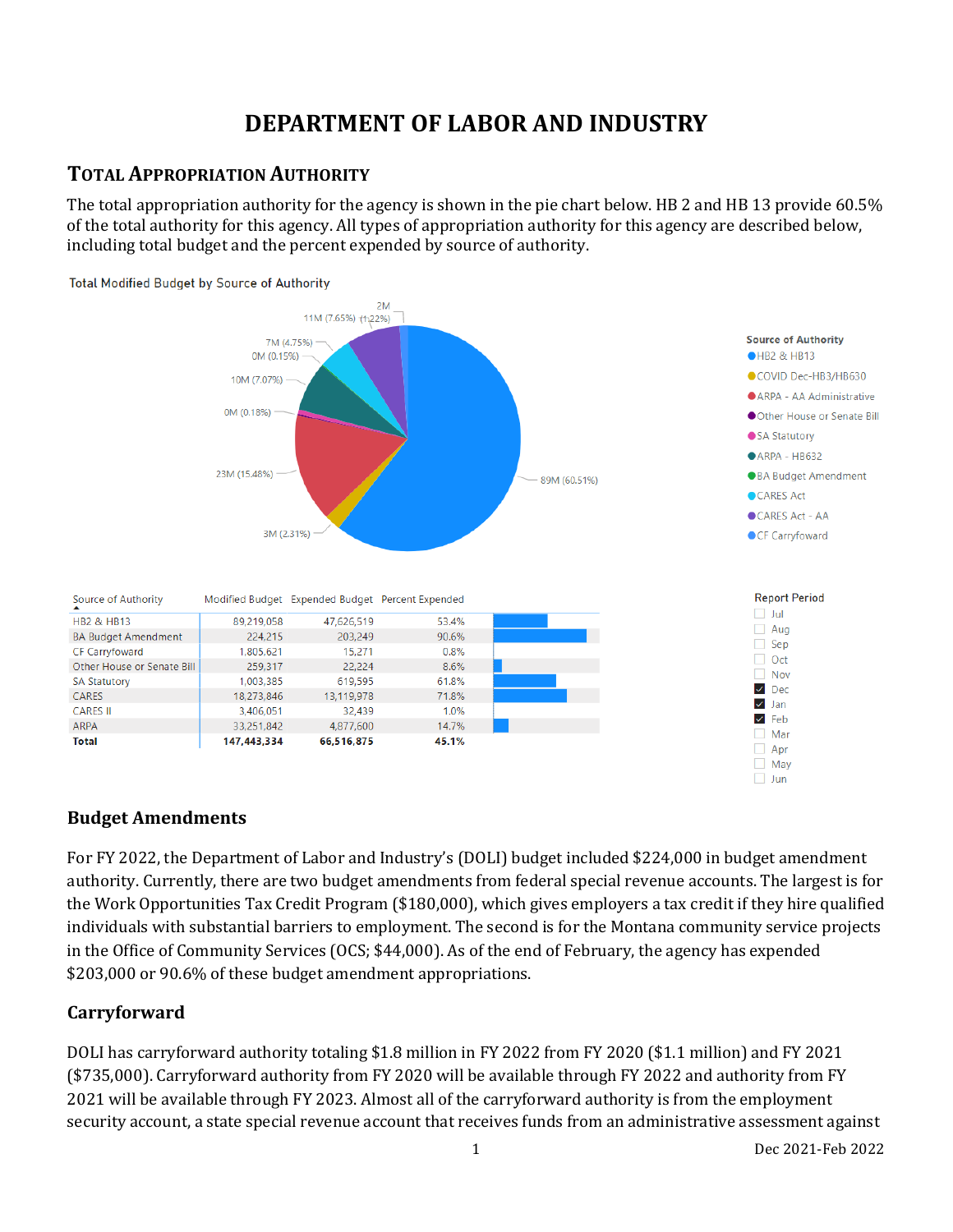payroll of Montana employers. The statute enumerates the uses of this fund. DOLI plans to use these funds in the Unemployment Insurance Division to help offset expenditures as federal funds for the pandemic begin to expire. To date, \$15,000 has been expended.

## **Other Bills**

### *SB 191 – Revise State Finance Laws*

The 2021 Legislature appropriated \$1.5 million in general fund and \$1.0 million in state special revenue to the Office of Budget and Program Planning in the Governor's Office for allocations to state agencies, mainly for costs associated with enacted legislation that did not provide appropriations. The Department of Labor and Industry received a total of \$258,000 of these funds in FY 2022 for the purpose of carrying out the following bills:

- HB 198 In the event of an employee dying as a result of an accident from employment and during employment the Department of Labor and Industry will provide compensation for burial expenses. This bill increased the maximum amount workers' compensation benefits will pay for these burial expenses. Appropriations total \$2,692 and no expenditures have been made
- HB 210 Eliminated the speech/audiology aide position. DOLI is responsible for implementing these changes as they are in charge of the administration and rulemaking for the Speech-Language Pathology Program. Appropriations for this bill total \$24,971 and no expenditures have been made
- HB 217 Established a licensure for genetic counselors. Appropriations total \$51,762 and as of the end of February \$10,859 had been expended
- HB 276 Added a behavioral health peer support specialist to the Board of Behavioral Health. An appropriation of \$4,158 was given to implement this bill. As of the end of February, there had been no expenditures
- HB 495 Created a health care provider task force, for which DOLI will provide clerical and administrative services. This appropriation is one-time-only (OTO) and totals \$2,480. As of the end of February, \$248 had been expended
- HB 593 This bill revised barber and cosmetology laws including membership, rulemaking, and licensure requirements. Appropriations total \$10,119 and no expenditures have been made
- HB 702 This bill prohibits discrimination based on a person's vaccination status. DOLI anticipates that there will be an increase in complaints submitted to the Human Rights Bureau due to this bill. Therefore, to fund these additional legal costs a total of \$98,694 in general fund has been appropriated. As of the end of February, \$4,562 had been expended
- SB 39 Requires the boards of Behavioral Health, Medical Examiners, Nursing, and Psychologists establish standards and guidelines for the evaluation, treatment and monitoring of sexual offenders. To implement this bill, an appropriation totaling \$27,912 was given and as of the end of February \$6,341 had been expended
- SB 106 Created a licensure and establishment of qualifications for veterinary technicians. To implement this bill, \$27,415 was appropriated and as of the end of February no expenditures have been made
- SB 374 Revised laws relating to dispensing of drugs by medical practitioners. DOLI is responsible for the rulemaking associated with this bill. An appropriation totaling \$6,150 was given and no expenditures have been made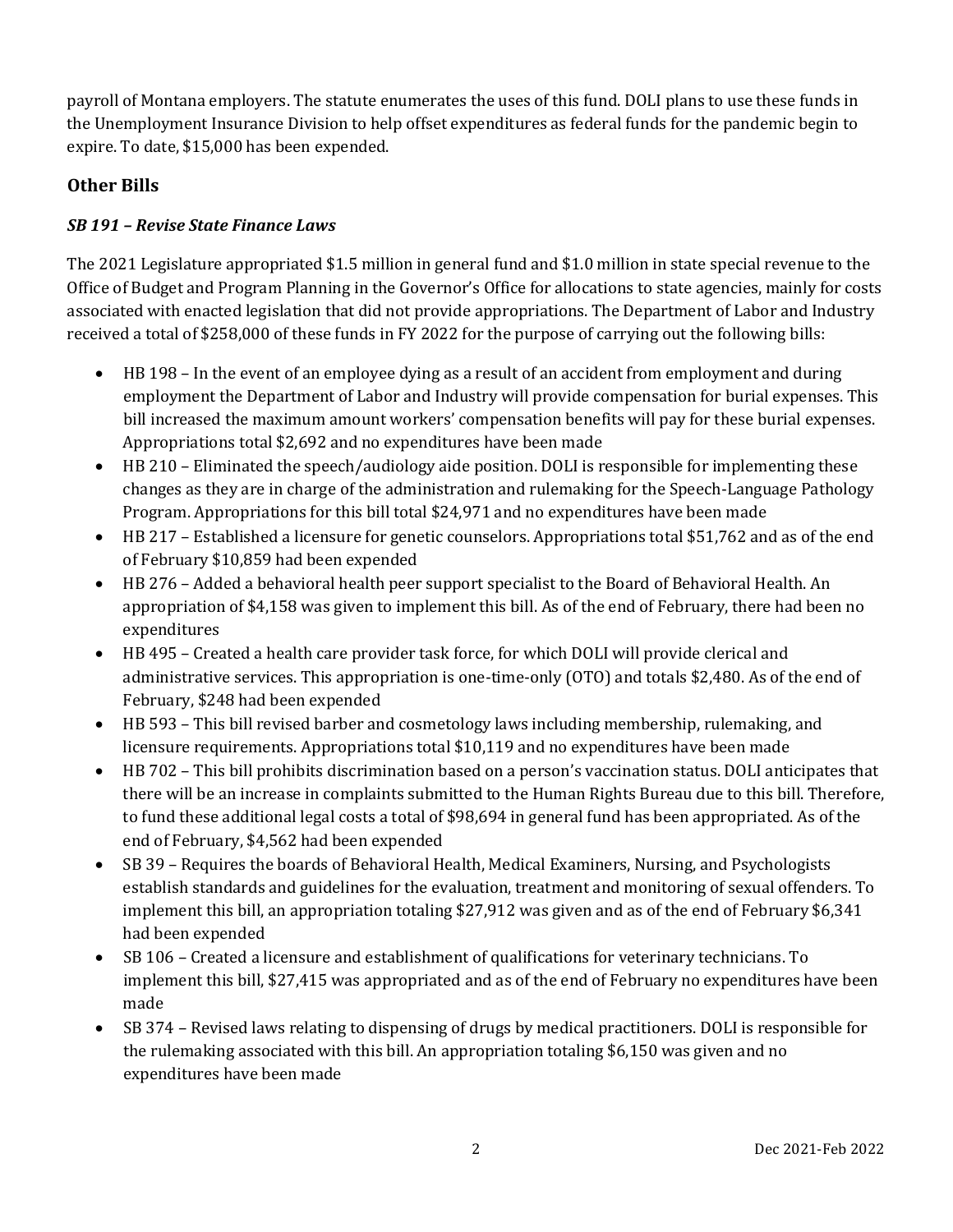• SB 396 – Revised laws applying to boilers. This bill creates a limited low-pressure engineer license and allows DOLI to assess fees for licensing. The appropriation is OTO and totals \$1,176. No expenditures have been made

As of the end of February, expenditures total approximately \$22,000. The agency anticipates expending all of these funds by the end of the fiscal year.

#### *COVID-19 Authority*

The following chart is provided to allow the legislature to examine the funding that is available to the agency for COVID-19 impacts.

COVID Established Budget, COVID Continuing Budget, and COVID Expenditures by Fiscal Year



The agency received approximately \$311.0 million and expended \$305.2 million or 98.1% from the Coronavirus Aid, Relief, and Economic Security (CARES) Act I. The majority of this funding (\$212.5 million) was used for the unemployment insurance trust to offset the higher costs of the state unemployment insurance program due to the high number of unemployment insurance claimants during the pandemic. Approximately, \$98.1 million was for the administration and payment of federal unemployment insurance benefit programs in the Unemployment Insurance Division (UID).

The remaining funds were allocated, as follows: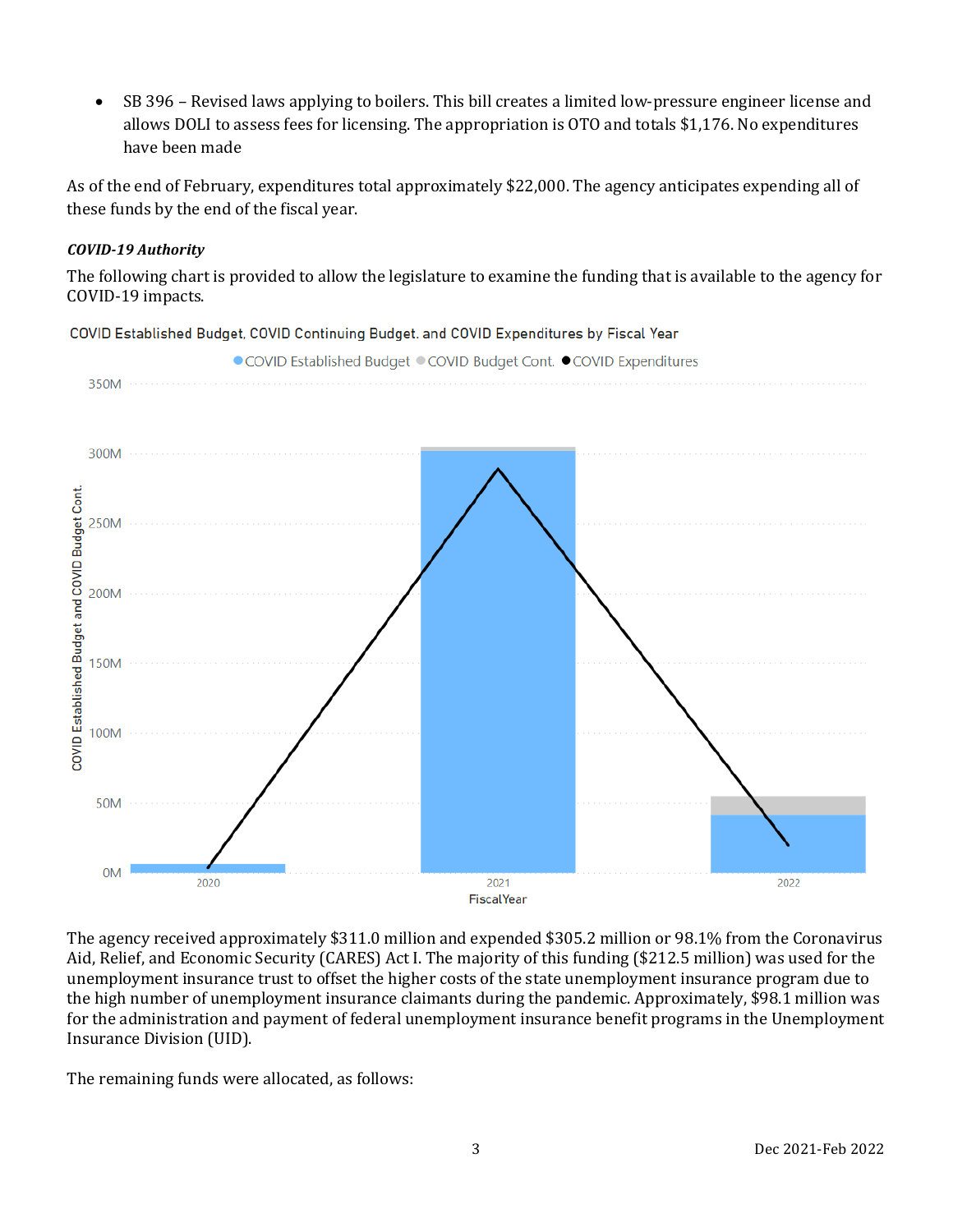- Workforce Services Division (WSD; \$803,000) \$220,000 from the Governor's emergency education relief grant (GEER) to help schools with COVID related needs and \$582,750 from the United States Department of Labor for the national dislocated worker grant to provide training and supportive services for individuals affected by the pandemic
- Commissioner's Office and Centralized Services Division (CSD; \$281,000) funds to purchase cleaning and safety supplies for COVID, as well as to pay for employee overtime related to the pandemic across the department

In the CARES Act II, implemented through HB 630, the agency received approximately \$5.3 million and expended \$1.9 million or 35.8%. These funds were for the administration of the UID and the federal unemployment insurance benefit programs. These funds will be available until June 30, 2023.

The American Rescue Plan Act (ARPA) provided \$5.5 million for the OCS and \$5.2 million for unemployment insurance administration, which was appropriated through HB 632. These funds are available until December 31, 2024. From the coronavirus state and local fiscal recovery funds, the WSD received \$15.0 million for returnto-work bonuses, \$10.0 million for the Rapid Retraining Program, and \$2.0 million for the Individuals with Disabilities Employment Engagement Program. The return-to-work bonus program provided funds for individuals who attained employment through October 31, 2021. As of January 24, 2022, \$3.7 million was distributed through the program. It was proposed and approved by the ARPA advisory commission that of the remaining return-to-work bonus funds, approximately \$4.4 million (\$4.0 million to DOLI for implementation and administration and \$350,000 to the Department of Commerce for marketing) will be used for recruitment and employment of out-of-state health care workers. Additionally, all other remaining unused funds will be allocated to the Business Innovation Program.

## **Statutory Appropriations**

Statutory appropriations account for less than 1.0% of the Department of Labor and Industry's total FY 2022 budget. Of the approximately \$1.0 million budgeted in FY 2022, \$620,000 or 61.8% has been expended. Further discussion of statutory appropriations is below.

## *Uninsured employer fund (UEF; 39-71-503, MCA)*

The UEF is a state special revenue fund that ensures employees who are injured on the job while working for an uninsured employer receive the full benefits by collecting penalties from uninsured employers. The majority of the agency's statutory appropriations are for the UEF (47.4%). For FY 2022, \$475,000 was appropriated for the UEF, of which \$412,000 or 86.7% has been expended.

## *Real estate recovery (Title 37, Chapter 51, MCA)*

The real estate recovery fund compensates Montana real estate licensees who have unsatisfied legal judgments. For FY 2022, \$1,000 was appropriated and there have been no expenditures to date.

## *Board of Public Accountants (2-15-1756, MCA)*

The Board of Public Accountants is responsible for regulating certified public accountants and their firms to ensure they are compliant with the professional standards and the laws set by the state of Montana. Approximately \$369,000 was appropriated in FY 2022 and \$128,000 or 34.6% has been expended.

## *Underground Facility Protection Program (69-4-520, MCA)*

The Underground Facility Protection Program was created in 2017 when HB 365 became law. The statute requires the Department of Labor and Industry to have a program that monitors, maintains records, and issues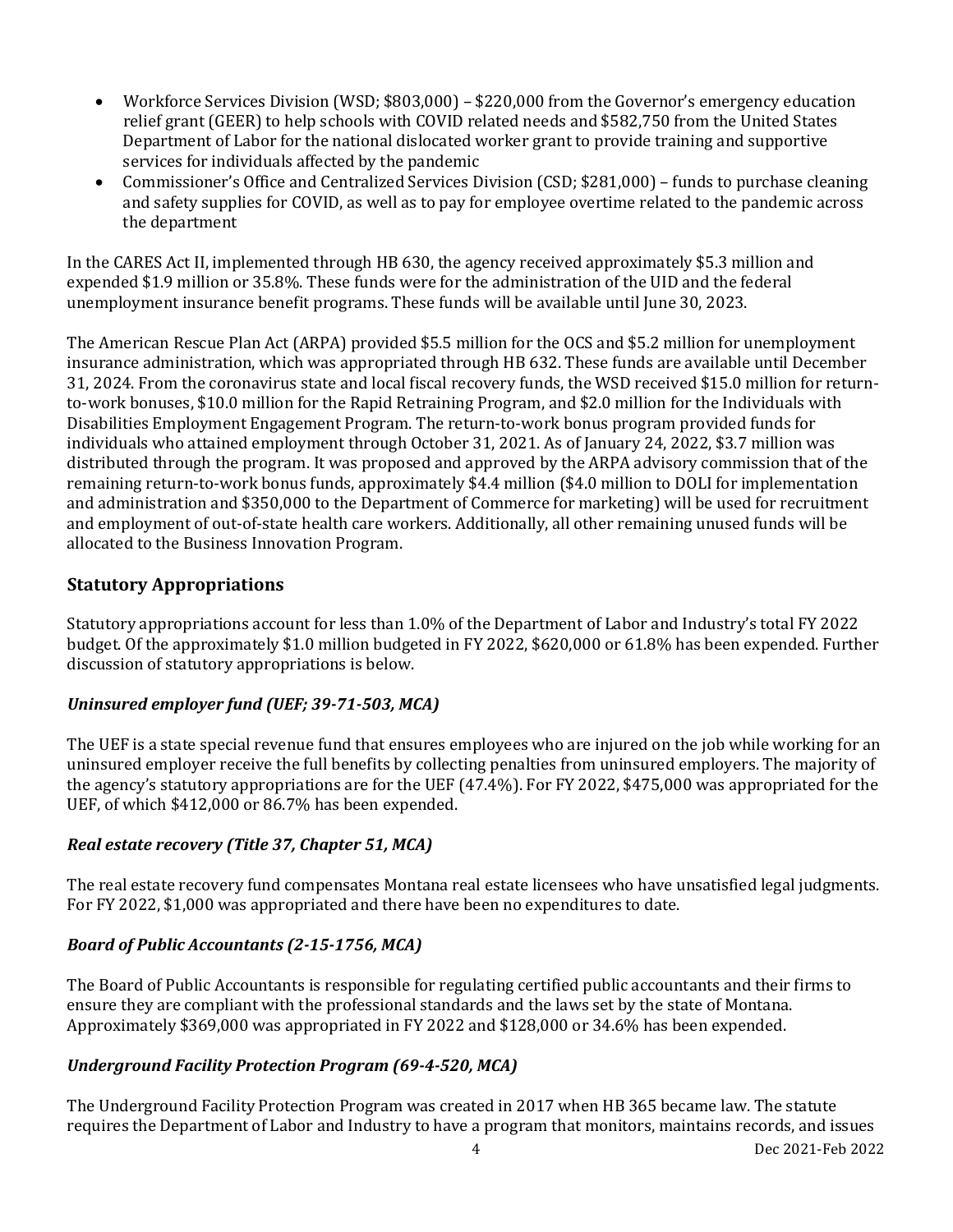civil penalties for incidents where underground facilities are damaged during excavations. In FY 2022, \$96,000 was appropriated and \$76,000 or 79.3% has been expended.

#### *Board of Real Estate Appraisers (2-15-1758, MCA)*

Due to the Financial Institutions Reform, Recovery, and Enforcement Act of 1989, every state was required to establish an agency for the licensure, certification, and regulation of real estate appraisers. Of the \$62,500 that has been appropriated for FY 2022, \$4,000 has been expended.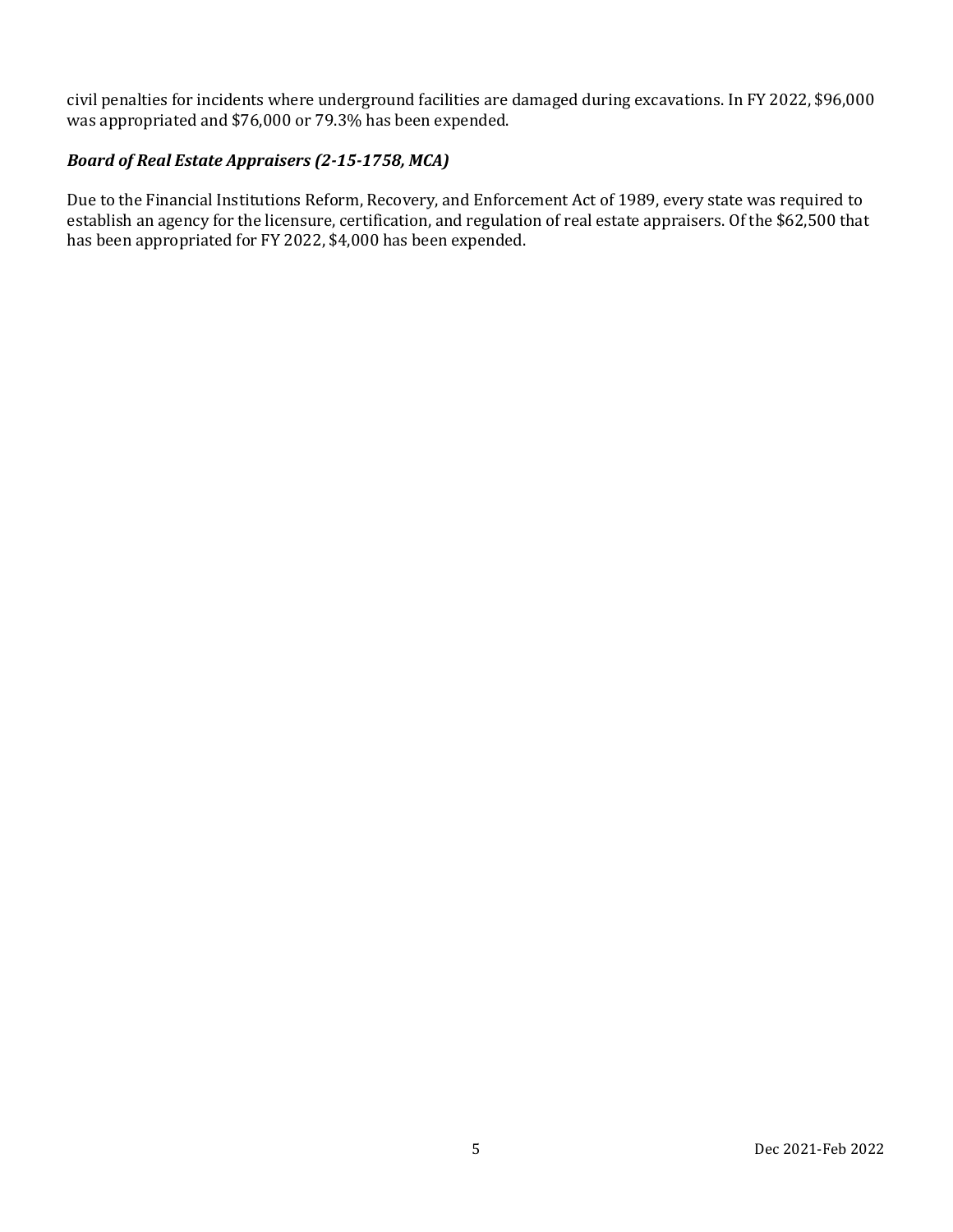## **TOTAL EXPENDITURE AUTHORITY**

The total expenditure authority for the agency is shown in the following pie chart. Total expenditure authority includes non-budgeted proprietary funding and non-budgeted expenditures such as transfers or indirect costs which are not included in the previous pie chart as the expenditures are not appropriated.



Modified Budget and Expended Budget by Source of Authority

The Department of Labor and Industry has approximately \$555.3 million in non-budgeted proprietary funding for FY 2022, of which \$80.8 million or 14.5% has been expended. Approximately \$534.2 million is for the unemployment insurance (UI) tax benefit fund which distributes UI benefits to claimants. Lower expenditures are due to the agency receiving COVID funds. The remaining funding is for the Technology Services Division, Commissioner's Office and Centralized Services Division, subsequent injury trust fund in the Employment Relations Division, and the Montana Career Information System in the Workforce Services Division.

The agency has expended non-budgeted funds totaling \$734,000. This fund is primarily used as a holding account for expenses in the WSD that are allocated across all programs monthly. By year-end, these funds are allocated to the appropriate fund within HB 2 authority. This fund also includes expenditures for conference costs, the Organ Donor Program in the Office of Community Services, and the Governor's scholarship fund for youth.

## **HB 2 BUDGET MODIFICATIONS**

HB2 & HB13

**SA Statutory** 

CARES

**ARPA** 

**Total** 

**CARES II** 

The following chart shows the HB 2 budget as passed by the legislature, including the pay plan, and the HB 2 modified budget from December 1, 2021 through February 28, 2022. Net modifications to the budget include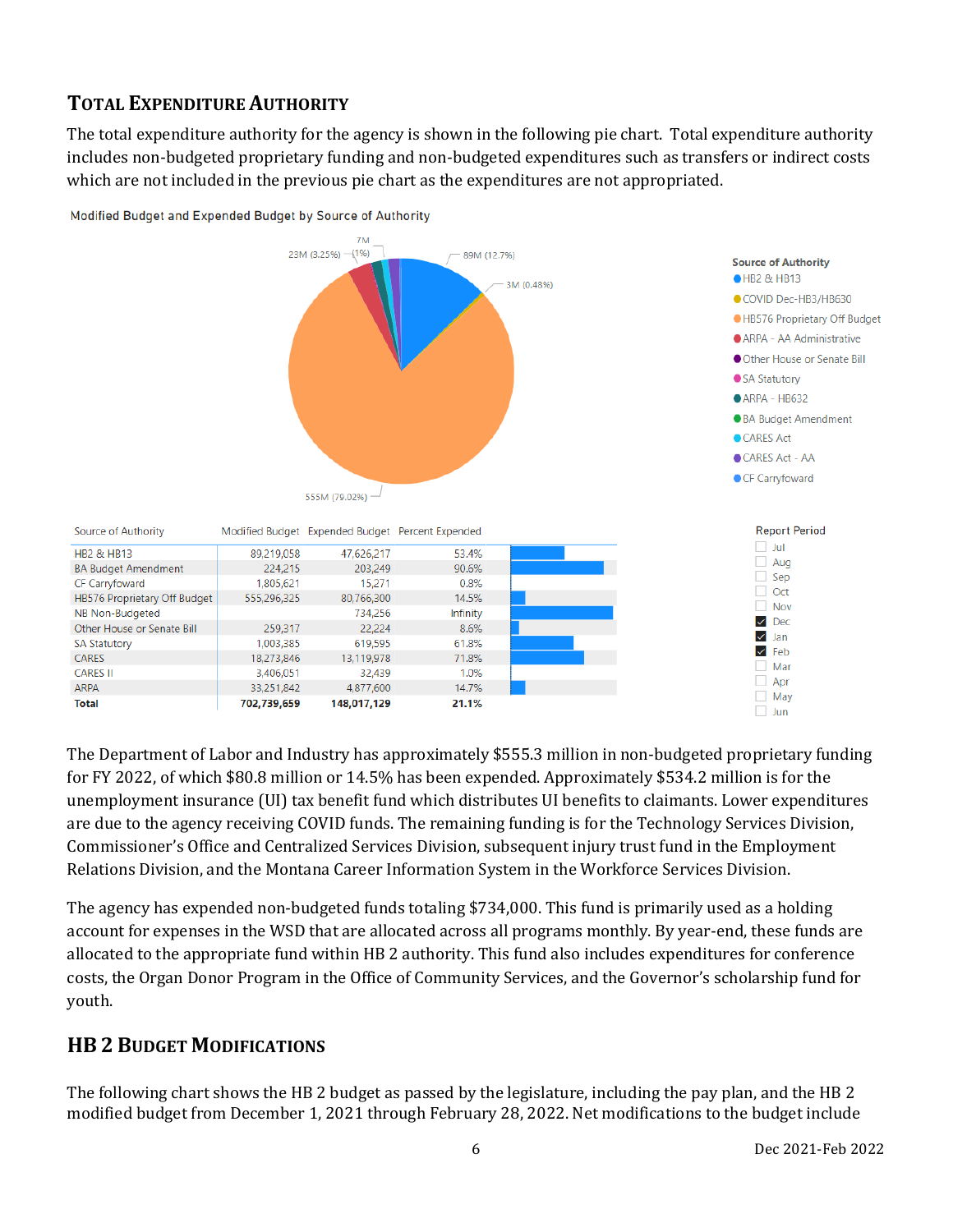operating plan changes from one expenditure account to another, program transfers, reorganizations, and agency transfers of authority. The positive modifications and negative modifications are shown by program, expenditure account, and fund type.

## Legislative Budget Compared to Modified Budget - HB 2 Only

| Agency Name                        | December Modified March Modified<br>Budget | Budget     | <b>Net Modifications</b> |  |
|------------------------------------|--------------------------------------------|------------|--------------------------|--|
| $\Box$ Labor & Industry            | 89,219,058                                 | 89,219,058 | 0                        |  |
| <b>BUSINESS STANDARDS DIVISION</b> | 19,627,505                                 | 19,627,505 | $\mathbf{0}$             |  |
| COMMISSIONERS OFFICE & CSD         | 1,622,197                                  | 1,622,197  |                          |  |
| EMPLOYMENT RELATIONS DIVISION      | 15.031.521                                 | 15,031,521 | $\mathbf{0}$             |  |
| OFFICE OF COMMUNITY SERVICES       | 4,119,072                                  | 4.119.072  |                          |  |
| UNEMPLOYMENT INSURANCE DIV         | 17,434,262                                 | 17,434,262 |                          |  |
| <b>WORKERS COMPENSATION COURT</b>  | 789,338                                    | 789,338    |                          |  |
| <b>WORKFORCE SERVICES DIVISION</b> | 30,595,163                                 | 30,595,163 |                          |  |
| Total                              | 89,219,058                                 | 89,219,058 | 0                        |  |

| Acct & LvI 1 DESC                            | December Modified March Modified<br><b>Budget</b> | Budget     | <b>Net Modifications</b> |  |
|----------------------------------------------|---------------------------------------------------|------------|--------------------------|--|
| □ 61000 Personal Services                    | 49,889,670                                        | 49,889,670 | D.                       |  |
| □ 62000 Operating Expenses                   | 28,648,851                                        | 28,648,851 | 0                        |  |
| <b>E</b> 63000 Equipment & Intangible Assets | 505,849                                           | 505,849    |                          |  |
| $\boxplus$ 66000 Grants                      | 9,402,761                                         | 9,402,761  |                          |  |
| □ 67000 Benefits & Claims                    | 100,389                                           | 100,389    |                          |  |
| □ 68000 Transfers-out                        | 430,364                                           | 430,364    |                          |  |
| ⊞ 69000 Debt Service                         | 241,174                                           | 241,174    |                          |  |

| Fund Type                 | December<br><b>Modified Budget</b> | March Modified<br><b>Budget</b> | Net Modifications |  |
|---------------------------|------------------------------------|---------------------------------|-------------------|--|
| $\boxplus$ 01 General     | 2.032.615                          | 2.032.615                       |                   |  |
| □ 02 State/Other Spec Rev | 53.095.599                         | 53,096,307                      | 708               |  |
| ⊞ 03 Fed/Other Spec Rev   | 34,090,844                         | 34,090,136                      | -708              |  |

DOLI reallocated the additional 1.0% vacancy savings, which were approved during the 2021 Legislative Session. During that reallocation, there was a transfer of \$708 from state special revenue to federal special revenue. DOLI has since corrected this transfer of funds by transferring \$708 back into state special revenue from federal special revenue.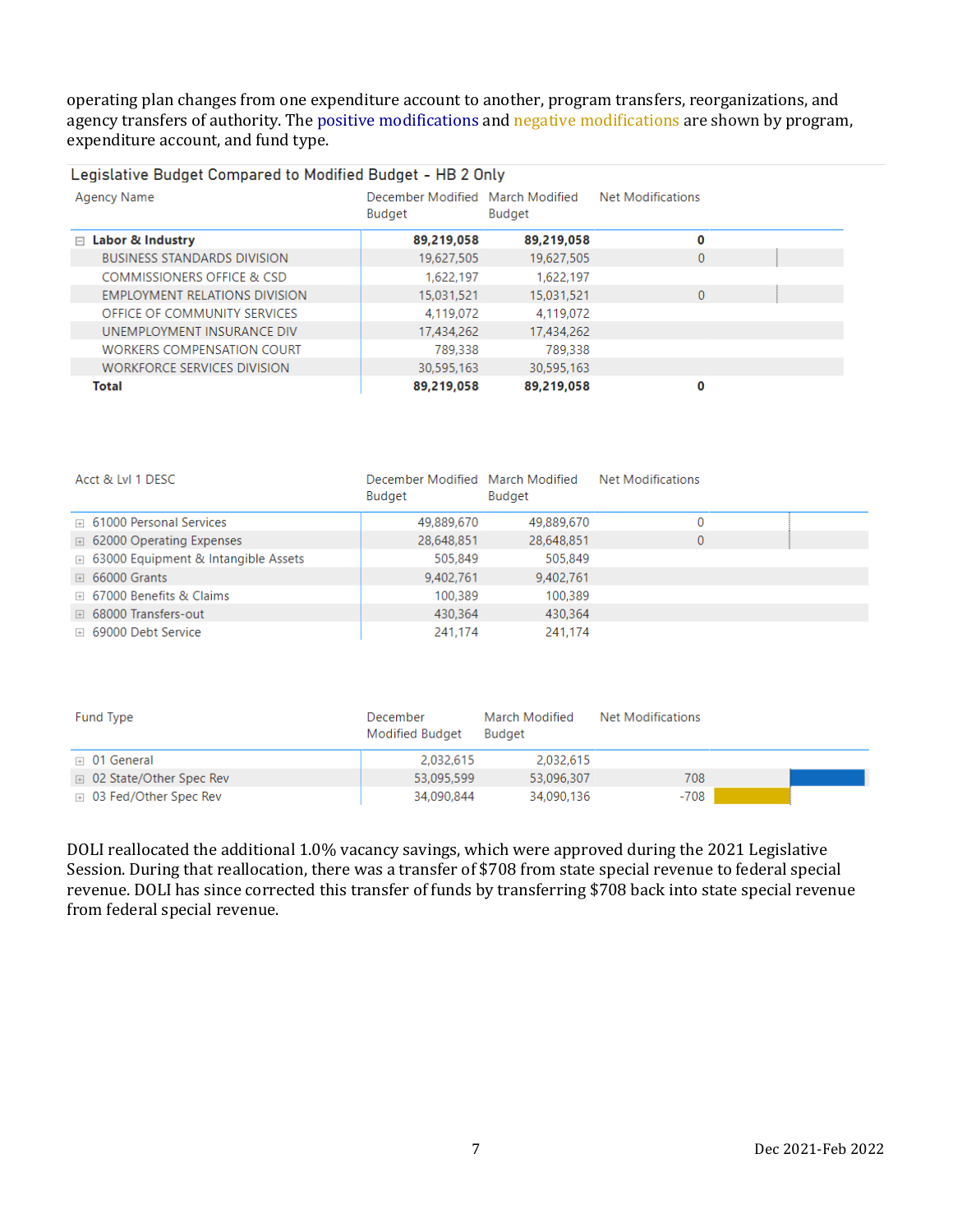## **HB 2 APPROPRIATION AUTHORITY**

The following chart shows the appropriated budget for the agency compared to expenditures through February 28, 2022.



The Department of Labor and Industry's HB 2 modified budget totals \$89.2 million for FY 2022. The majority of the funding is from state special revenue funds for personal service expenditures. As of the end of February, DOLI has expended \$47.6 million or 53.4%.

## **Personal Services**

Personal services make up 55.9% of the total HB 2 budget for FY 2022 with \$28.9 million or 57.9% expended as of February 28, 2022.

The following chart shows the filled and vacant FTE within the agency as of February 1, 2022.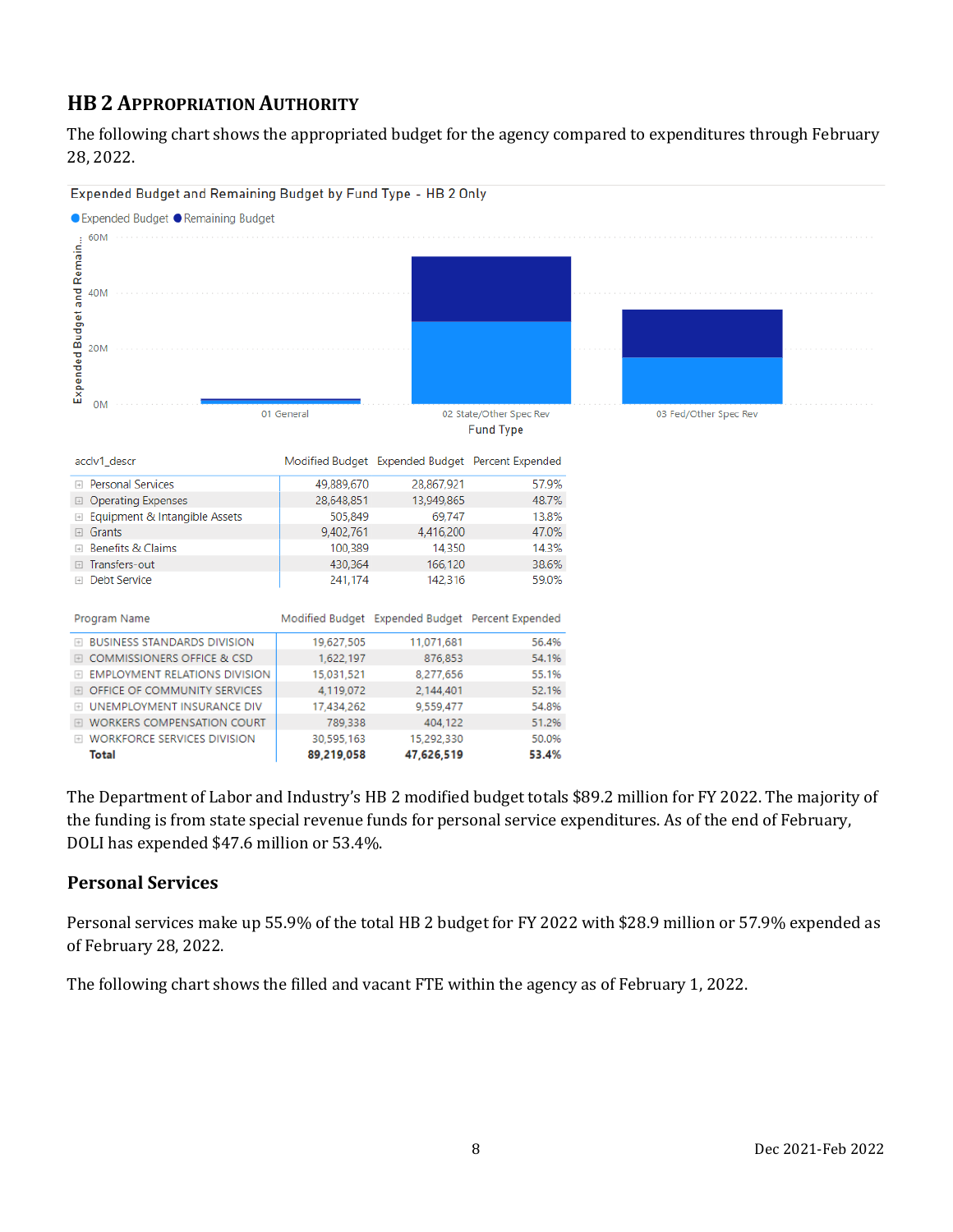

DOLI had 10.5% of its HB 2 positions vacant as of February 1, 2022, which includes:

- 31.50 FTE in the Workforce Services Division
- 13.61 FTE in the Unemployment Insurance Division
- 1.00 FTE in the Commissioner's Office and Centralized Services Division
- 14.00 FTE in the Employment Relations Division
- 8.39 FTE in the Business Standards Division
- 2.00 FTE in the Workers Compensation Court

Of the 70.50 FTE vacant, 23.00 FTE are employment specialist positions in the Workforce Services Division. The WSD is the largest division in DOLI and some of these positions are located in smaller communities across Montana that face more challenges when hiring, recruiting, and retaining positions.

#### **Next Steps for Personal Services Reporting**

In upcoming Quarterly Financial Reports, the LFD will begin the process of a more comprehensive look at personal services. The LFD will compare two executive "snapshots" -- July 2020 and July 2022. The analysis will identify adjustments adopted by the legislature in 2021 and modifications made by the agencies, within the confines of budget law.

The September Quarterly Financial Report will provide the complete comparison from July 2020 to July 2022. Ultimately, the analysis will result in a description of all the components that will be part of the executive's decision package one (DP 1) 2025 biennium budget request. This work will prepare legislators for budget deliberations in the 2023 session. For a review of how DP 1 works and snapshot components, please read this [short brochure](https://montana.maps.arcgis.com/apps/Cascade/index.html?appid=23095fcf15754f4fb38b63c58a884b97) from 2019.

#### **Operating Expenses**

Operating expenses make up 32.1% of the HB 2 modified budget. Of the \$28.6 million that was appropriated \$13.9 million or 48.7% has been expended. The majority of the expenditures are for technology services costs.